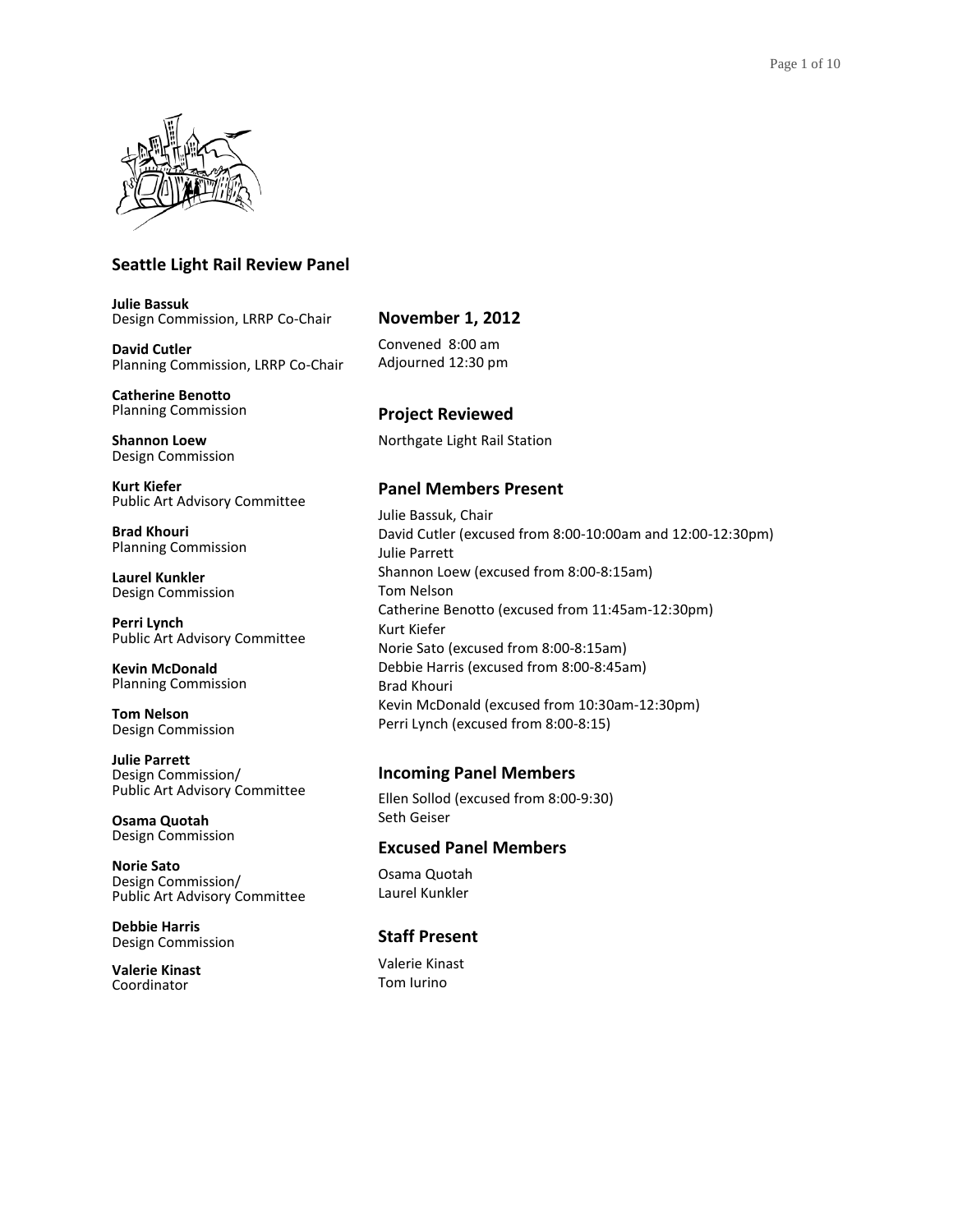| <b>November 1, 2012</b> | Project:                                              | <b>Northgate Light Rail Station</b>                                                                                                                                                                                                          |
|-------------------------|-------------------------------------------------------|----------------------------------------------------------------------------------------------------------------------------------------------------------------------------------------------------------------------------------------------|
|                         | Phase:<br><b>Last Reviewed:</b><br><b>Presenters:</b> | 60% Design<br>Nov 3, 2011<br>Ron Endlich, Sound Transit<br>David Hewitt, Hewitt<br>Barbara Swift, Swift Company<br>Barbara Luecke, Sound Transit<br>Gordon Clowers, Department of Planning and Development<br>Gary Prince, King County Metro |
|                         | <b>Attendees:</b>                                     | Debora Ashland, Sound Transit<br>Andy Engel, Hewitt<br>Fred Wilhelm, Sound Transit<br>Cris Bruch, project artist                                                                                                                             |

**Time: 8:30am – 12:30pm**

### **Disclosures**

Panel member Parrett works for the University of Washington.

Panel member Sato coordinated and completed artwork for Sound Transit's Central Link.

Panel member Kiefer's firm is working on a small database application for the Sound Transit Art Program. His firm has presented the appropriate disclosure forms to the Ethics Commission.

Panel member Benotto is working with King County on a TOD project.

Panel member McDonald is working with Sound Transit on its east link alignment and station planning.

#### **Presentation**

## STATION CONTEXT

Gordon Clowers of DPD, Gary Prince of KCM, and Ron Endlich of Sound transit presented information on area around the station. The City of Seattle is developing an urban design framework for Northgate based on five urban design principles: human scale places; fill in the gaps; neighborhood connections; establish a neighborhood Main Street; and to buffer the freeway. The urban design framework will also include health and equity planning, and study both the entire urban center and the detail at the station and its immediate surroundings. The concepts for the urban design framework will be developed by early next year.

King County Metro is developing a plan for transit-oriented development adjacent to the Northgate Light Rail Station. Metro is working to insure there will be good connections to transit during and after construction of both the light rail station and the TOD. The TOD will include a new north-south street and bus layover on  $1<sup>st</sup>$  Ave and south of Thornton Place. The first phase is being studied for the SE corner of the site, assuming a building height of 85 feet and 414 units. The remaining phases have not yet been fully studied, but Metro will be exploring concepts for buildings to fit within the zoning envelope of 125 feet. Transit service will be restructured for the light rail station when it comes online in 2021, and planning for that will start in 2019.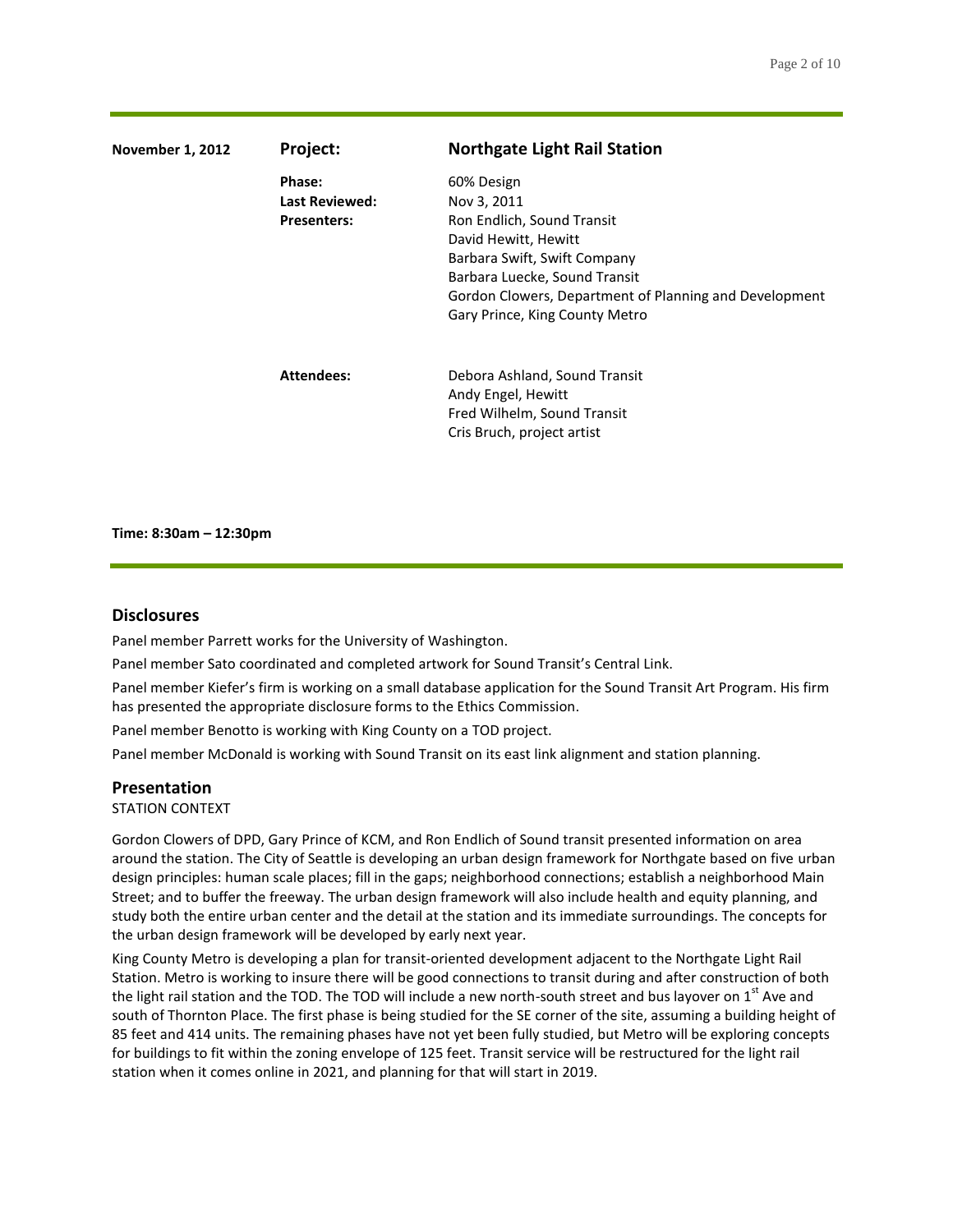Sound Transit's elevated Northgate Light Rail Station is the last stop on a 4.3 mile extension of light rail, and will be the northern interim terminus until light rail is extended further north. The Northgate Station will open in 2021; Link light rail service will be extended to Lynnwood by 2023. Managers from Sound Transit, King County Metro and the City of Seattle intend to fully integrate the inter-modal transit facilities, develop TOD, and achieve ridership goals during and after station construction. Sound Transit is negotiating to build a shared-use parking garage on the southwest corner of the Northgate Mall site, west of the existing shared-use garage, before station construction begins. Also, Sound Transit is studying and prioritizing opportunities to improve pedestrian and bicycle access in the immediate station area. Sound Transit has adjusted the design of the guideway and station to accommodate SDOT's proposed cycle track on  $1<sup>st</sup>$  Ave NE and is contributing \$10 million, to be matched by the City, toward the construction of a pedestrian bridge over I-5 and other ped and bike improvements in the station area. How the bridge connects to the station is yet to be determined and, in part, depends upon the bridge placement. At this point the station is being designed under the assumption the pedestrian bridge will connect at the mezzanine level at the south end of the station. The City (SDOT) is the lead on designing the I-5 bridge and finding the remaining funding to complete the construction of the bridge.

#### STATION, PORTAL and GUIDEWAYS

The design team presented the 60% design for the Northgate Light Rail Station and its associated portal and guideway. The station will be the end of the line until light rail is extended to Lynnwood, and includes track to store trains north of the station.

## Portal and Guideways

The portal is at NE 94<sup>th</sup> Street, where the track emerges out of the ground and onto a guideway. The guideway runs at-grade within the WSDOT right-of-way until it rises and veers east toward the elevated station, crossing 1st Ave NE south of NE 100<sup>th</sup> St. The design of the guideway and station accommodates a cycle track along 1<sup>st</sup> Ave NE. The cycle track is being designed by SDOT and is planned to run along the west side of  $1<sup>st</sup>$  Ave NE from NE 92<sup>nd</sup> St to NE 103<sup>rd</sup> St., then cross to the east side and continue as a multi-use track toward the north. The design of the portal and at grade guideway section screens the operations facility, and includes sound walls and an acoustical barrier along both sides of the track. There is a sequence of various wall solutions visible from  $1<sup>st</sup>$  Ave NE, where the cycle track runs directly adjacent to the wall. The landscape is designed to appear as a cohesive whole despite the numerous property owners and the progression through a full spectrum of hydrological conditions.

## Station

The station is oriented north-south along the east edge of  $1<sup>st</sup>$  Ave NE, with the track floor cantilevering over the sidewalk. It spans NE 103<sup>rd</sup> St approx. 35 ft above grade. Since the last review a proposed parking garage has been added north east of the north end of the station, at the south-west corner of the Northgate Mall property. There is a series of open spaces along the east side of the station and south of it under the elevated guideway. Since the last review, a mezzanine was added to the south end of the station, which can be accessed by stairs, escalators or elevators from the ground plane. The mezzanine now includes the ticketing machines and ancillary spaces and is 25 ft above grade. The ground plane consists of: a system of diagonal paths to splay the circulation through a rain garden and underneath the guideway at the southern end of the site; a rain garden which is defined by gabion walls and includes storm water detention; low vegetation and columnar trees, allowing good site lines; and a pair of angled escalator and stair structures connect the mezzanine with the ground plane and frame an outdoor room. The program under the station includes bicycle cages, lockers, racks, as well as an elevator, ancillary spaces, and a passage to the street. At the north entry, across NE 103<sup>rd</sup> Street, the entrance is at grade and connects to the proposed new parking garage through a small pedestrian zone that has not been fully defined. The north entry building holds the corner at NE 103 $^{rd}$  and has vines along the facade. The station's mezzanine includes ticketing, restrooms, and a possible connection to a pedestrian bridge over I-5. The platform is covered almost entirely by an arched tensile structure roof. A windscreen is at the western edge, and is a continuous glass wall. The team is considering adding colored elements to give relief to the gray concrete.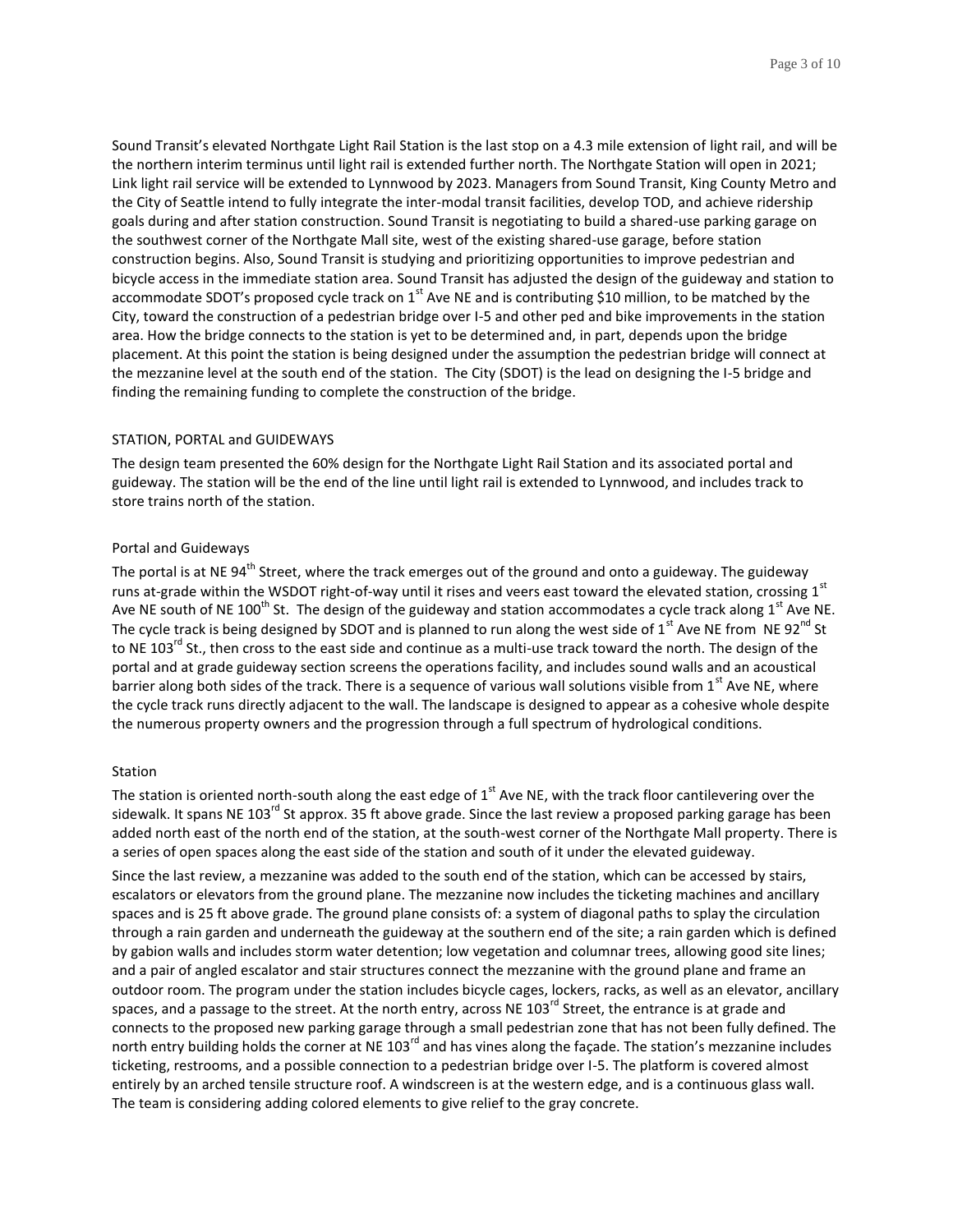The artists are just starting to work with the team to develop a scope of work and plans for design coordination.

## **ACTION (by Bassuk)**

**The Light Rail Review Panel thanks Sound Transit and its design team for its presentation of the 60% design of the Northgate Light Rail Station. By a vote of 0-10, the panel did not approve the design, and also expects to review the art, garage and north plaza again before 90% design review. The commission made the following comments:**

## **Overall**

- **Develop a plan for the interim condition of the TOD site during and after construction of the station and before the construction of the transit-oriented development.**
- **Coordinate the design and development of the garage and the associated plaza on the mall site with King County, DPD and SDOT.**
- **Develop a physical model. Conduct more 3D lighting studies of the station and the station area.**

## **Guideway**

- **Further explore the doppler pattern or other interesting pattern ideas for the walls that will be seen by transit riders.**
- **Refine the screening of the service buildings located at the portal. Choose a height for the screening that's most appropriate to the rest of the design. Consider patterns and layers as a method to develop screen concepts. Also, the service buildings will be visible from above, and through the screening, so refine their design as an element of the overall portal.**
- **Develop more detailed drawings and models of the at-grade section of guideway to express and explore design ideas. Study and refine the design of the guideway's transition points. At the same time, look at the full length of the guideway and develop a more cohesive language for it.**
- **Refine the design of the retaining wall; further study and refine the details and patterning.**
- **Consider all users on 1st Ave NE when designing the guideway and walls. Develop eye level perspectives from the perspective of a variety of users.**
- **Examine whether and how much additional space can be given to a buffer between the cycle track and the acoustic wall along the west side of 1st Ave NE. In places there is zero buffer which may present a hazard to cyclists. Work with SDOT to reexamine 1 st Ave NE comprehensively to this end, with the goal to provide the standard 2-foot buffer.**
- **Further study and refine SDOT's cycle track design, including the track's details and transitions.**

## **Architecture**

- **Simplify the design, especially as seen in elevation; it appears as a cacophony of pieces. Also develop a design that is more dynamic and energetic. For example, explore more verticality with the glass, rather than the sedimentary quality it now shows. The design as shown is made more static because the glass is very orderly.**
- **Develop a better, more unusual design for the roof. The roof design dampens the station rather than uses the tensile structure's playful possibilities to its benefit. Better connect the roof to the underlying structure. Study the horizontal and vertical planes and structural elements and how they integrate and create a rhythm with the roof forms. Consider how lighting could be used to attenuate the sculptural form of the roof. Extend the roof to cover the area over platform and stairways, anyplace where people are expected to walk or wait. Consider the roof's acoustics, and the placement of the public address system speakers.**
- **Consider the view from I-5. This view can be an advertisement for the station and for riding light rail. Create something more expressive.**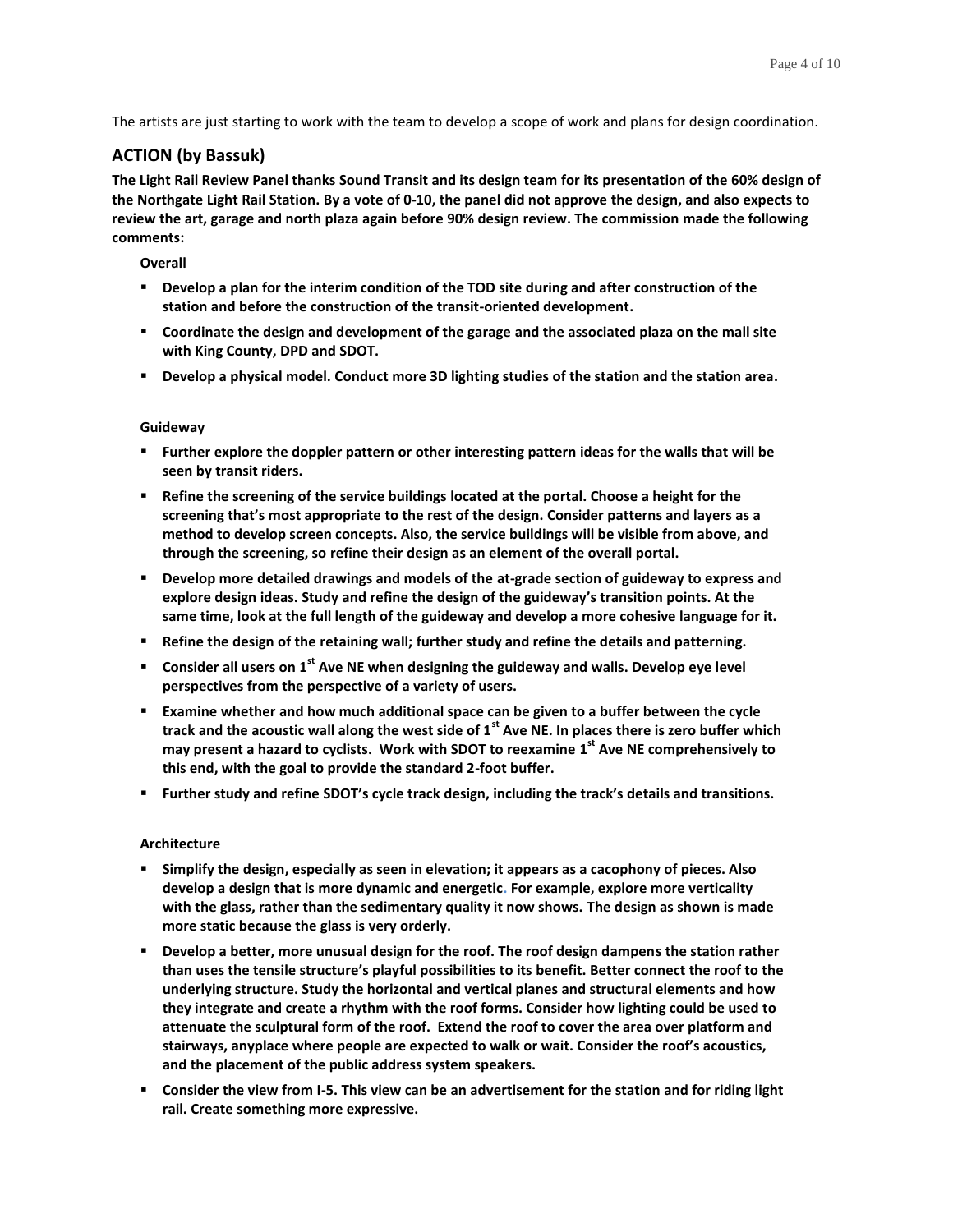- **Make every effort to move the escalator north to avoid the triangular piece extending over the roadway. If it must remain in its current position, don't wrap the escalator that crosses NE 103rd St. It is an anomaly so treat it specially; don't just treat it like the rest of the building.**
- **The "dog leg" entry stair structures on the plaza could become more sculptural and inspirational to announce the entries into the station.**
- **The decision to turn this station into a mezzanine station creates another plane and space to design that has yet to be fully explored. The architecture for it seems too tentative.**

## **Ground plane**

- **Develop a more unified composition for the open space; the design feels like a cacophony of pieces in the same way the stations feels disparate. The open space is an important spine along the east edge of the station, which must work with the station and, as yet undefined, future development.**
- **Retain the sculptural quality of the rain gardens.**
- **Refine and resolve the design of the escalators and stairways. The open space room they create is intriguing, but its design and materials are not yet fully developed and integrated with the station.**
- **Study and develop a design concept for the underside of the station and guideways.**
- **Develop the design of the garage facades and the associated plaza, and how they relate to one another, the station, and overall open space concept for the facility.**
- **Connect the plaza between the parking garage and north entrance toward the south, as one element of the overall series of open space along the east side of the station. Study how pedestrians will cross NE 103rd. Consider the desire lines to and from the station, and use them to inform the programming of the spaces. For example, the garbage area may be exchanged for a use that pedestrians would find more compelling and attractive.**
- **Add a modest bicycle fixit station.**

## **Artwork**

- **Need to see art again before 90% review, as there is not enough to show at a 60% review.**
- **Integrate the art and the architecture; as of yet, there is no interplay between them and the possibilities are great. Artists should work more closely with architects so the art has as much dynamic presence as possible.**
- **If possible, increase the art budgets as they are small.**
- **Explore transparency in the artwork, and the interplay of opacity and transparency. Study the role of repetition in creating a form. Transparency and opacity are viewed differently night and day, so the interplay could be important in how the station is viewed at different lighting conditions. The artwork should amplify the dialogue with the form, and is not simply more repetition or too "coordinated" with the architecture.**
- **Enable the artists to focus on their tasks; allow the artists maximum flexibility in pursuing these tasks.**

**Panel co-chair Bassuk voted no, as did the other panel members, because so many design elements were either not resolved to the extent they should be at this stage, or were not sufficiently presented. She and the other panel members expressed doubt that the team would resolve these problems by the 90% review without an interim review. She stated the team needs to make significant changes to the design and present it again to the panel.**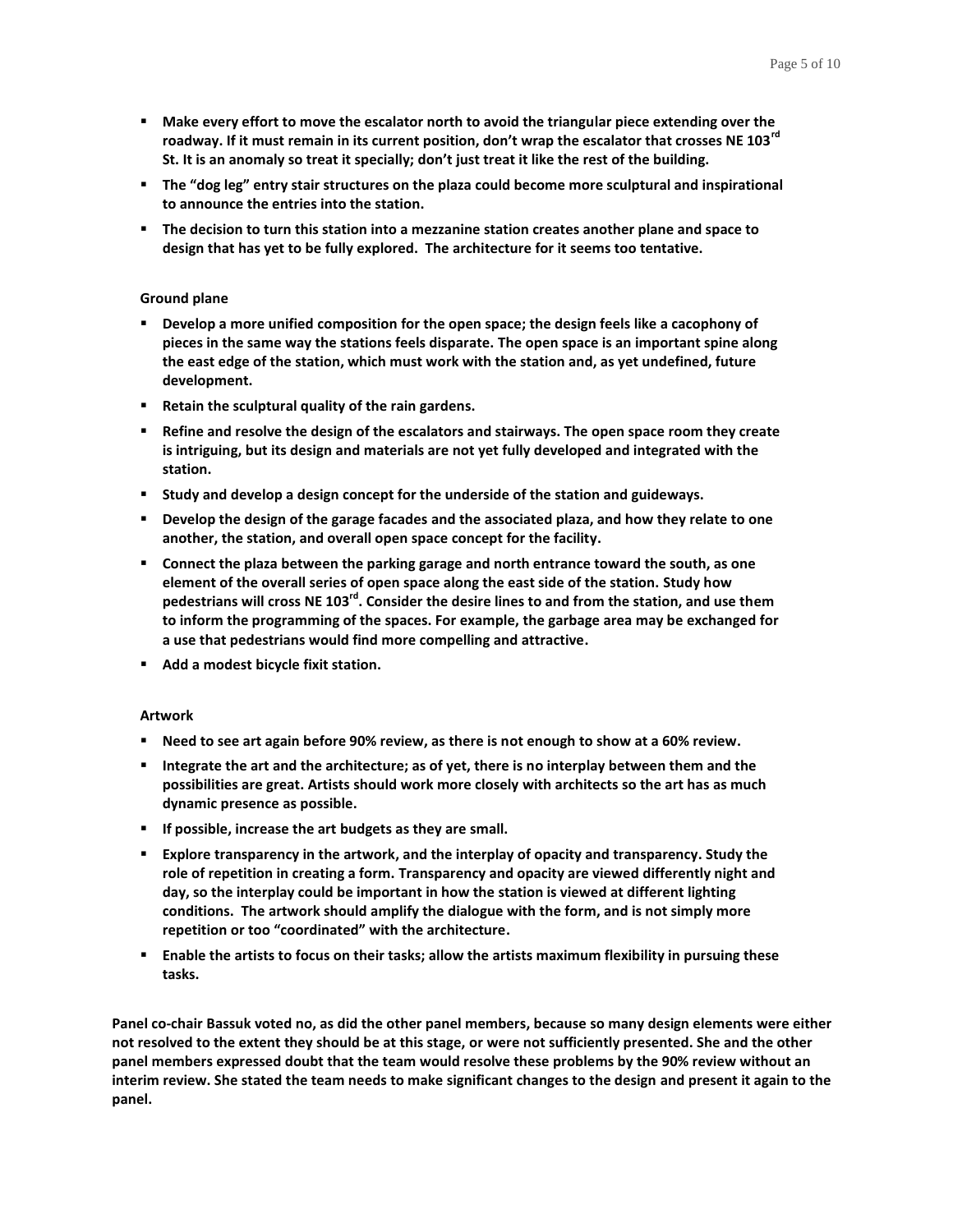**Panel member Harris voted no because, in addition to the items listed above, she saw a significant lack of unity in the design of the station and of the guideway wall. She stated that the amenities for pedestrians and bicyclists need more definition and resolution, and the team should provide more views from 1st Ave NE.**

**Panel co-chair Cutler voted no because, in addition to the items stated above, revising the design to include a mezzanine causes a big change to the perception of spatial enclosure at the ground plane and the character of the underside of mezzanine hadn't been developed. Cutler also communicated that the overall architectural composition of the station enclosure lacked a coherent, clear, and symbiotic relationship to the guideway and support structures; even at 60% design, it appeared to be, as other panel members stated, "a visual cacophony." Panel member Khouri voted no because, as stated above, the presentation and the design are not at 60 percent design.**

## **Panel Members' Questions and Comments**

#### *STATION CONTEXT*

#### *We need to know where people are coming from and going to.*

There's the park and ride, and points to the north and east. 70% come from less than three miles. There are not very good walking connections across the freeway so many people who use the park and ride drive from northwest of the park and ride.

#### *Will the parking garage continue after the construction?*

Yes. It replaces the surface parking displaced by the King County TOD redevelopment. Simon, the mall owner, would likely build the garage. They would finish the design and do the construction. Sound Transit would likely lease space in the garage.

#### *Is there bike parking at the garage?*

Yes.

#### *What are the interim conditions?*

We're not putting parking back in staging area (the land would revert back to KCM for TOD development). We're expecting ridership to grow and parking demand to go down over the long run. The total number of parking spaces will be reduced from 1500 to 1200 as KCM builds out its TOD sites (currently park-and-ride lots).

#### *What is plan if you do need additional parking?*

We're working with Simon. Also, we're considering a RPZ zone to minimize spillover parking impacts and KCM will be evaluating providing more local service as they restructure bus routes when the station opens in 2021.

#### *What pedestrian and bike improvements do you anticipate?*

We're looking at the whole area to and around the station. This includes bike connections along 5<sup>th</sup> Ave, NE  $92<sup>nd</sup>$  St., up into Maple Leaf. Sound Transit will complete an access study by next spring.

## *How wide will the bridge be?*

It will be 12 or 15 feet wide. The City expects the Design Commission will review it.

*The garage is a great solution. Can you build it underground? Or alternative solutions, like long term land leasing? What else?* 

The challenge to underground construction is a high water table. The mall is not interested in building an underground garage due to cost. Sound Transit wants the garage to be open before station is built.

#### *Did you look at any other sites?*

Yes. We also looked at the county's existing site, but it displaces commuter parking.

*Did you consider retail at the street level of the parking garage?*

Yes, but concern about viability.

#### *What coordination is there between Metro, the TOD and the station?*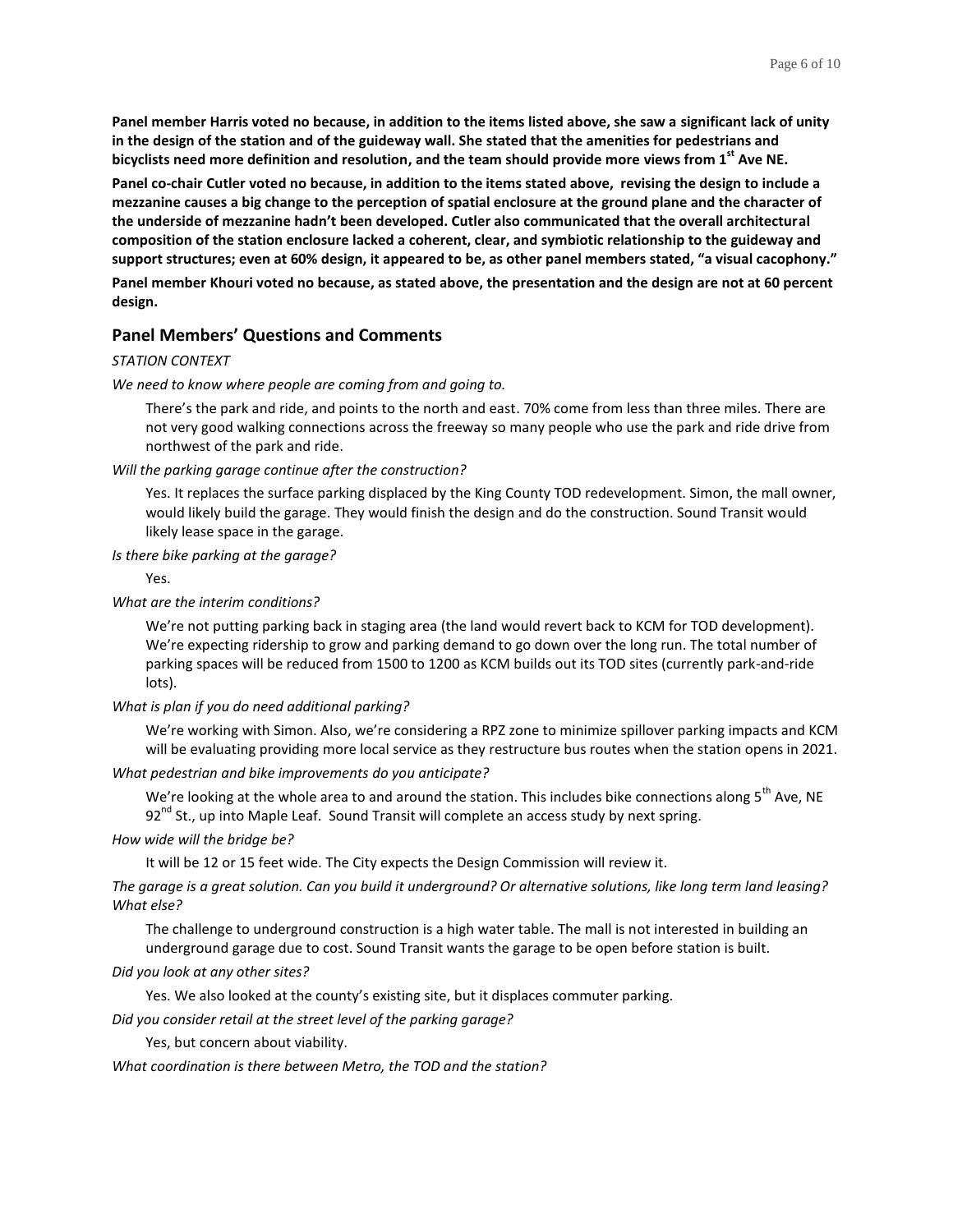Sound Transit design will be farther along, and the TOD will respond to it. KCM objective is to have bus facility by 2015. We want to integrate them well. The conversation among us is just now starting over the four block area.

*The development near the station will be built at either 125 feet, or 70 feet or less.*

*Concerned about the awkward connections to the cycle track, especially at NE 103rdStreet.*

*Consider the design of the parking garage. It will be highly visible.*

*Need a contingency plan for parking if the parking demand does not go down once the station is built.* 

*The layover station is important and worth supporting. Think of the layover station as both a node and a buffer.* 

*Consider an underground garage. Figure out other levers to get below ground, such as building a wider garage, which would be possible even with lower water table.*

*Remember the course of Thornton Creek as part of site master planning.*

*There is conflict with what this site is going to be; there needs to be a cohesiveness that we're not seeing yet.*

## *STATION*

*What will the columns that support straddle bands look like?*

Columns will be formed to reduce the scale and chamfered on all edges. The biggest enemy of the columns is their scale. We plan to work with them like on the Tukwila segment, where we worked a lot with them.

*What is the concept and character of the stepped wall? Is it different textures?*

The wall serves to screen service activities, and responds to the sloping site along  $1<sup>st</sup>$  Ave. The wall panels are ribbed and capped at top with smooth concrete element. We are also using a gabion wall.

*The choice of a gabion wall is a big one. Why did you choose it?*

We wanted to create a layered condition. The gabion wall appears later on. This is the same strategy we used on the S. Transfer station, and throughout the Sound Transit system. And practically speaking, we've got a cut and a fill; we're using one expression for the retaining wall, and another expression for the cut.

*It's appropriate to soften the edge through the walls and screens, but they need to relate to the neighborhood.* 

*Who is developing the pattern on the wall and what is it?*

It's an acoustical treatment, and only visible from the train.

*Where are pedestrians and bicyclists along 1st Ave.? Their speed should be factored into design of the wall.* We've thought about them, through the proportion of the smooth piece to the ribbed piece.

*The ancillary screen joint with the wall seems abrupt. It reflects a sudden change in material. It would help to add the screening in the images you create. I would like to see the idea of patterning along the length of whole long wall. We need more continuous thinking across joints.*

Please note these are out of plane, so their relationship is different than seen in elevation. We factored in the cost and that the gates need to slide open. We also want to use screening vegetation, and follow our strategy of layering.

*Can the screening go along the whole wall?*

The cycle track takes over some of the space. We're tight for space, 12 feet in some places.

*Provide more detail on transition points. Consider patterning along long distance of wall.*

Like the idea of screening if the building is ugly. Put a pattern on the fence, make it a part of layering. Don't need *complete screening. Use design judgment about height of ancillary equipment. Keep interest at pedestrian level. Incorporate the ancillary buildings as part of layering and design those buildings well.*

*The screening feels like a stock item that is oversized.*

*There is a wiggle in the wall. Did you look at a jump cut or stagger instead?* 

There is not enough room in ROW because of the cycle track. There are limits on retain cut. We are already developing a cantilever of the guideway and station to accommodate cycle track.

*Look at transition points in the wall, and opportunities for more slipping and sliding of the wall. Look for opportunities to carry the language from one portion of the wall to another.*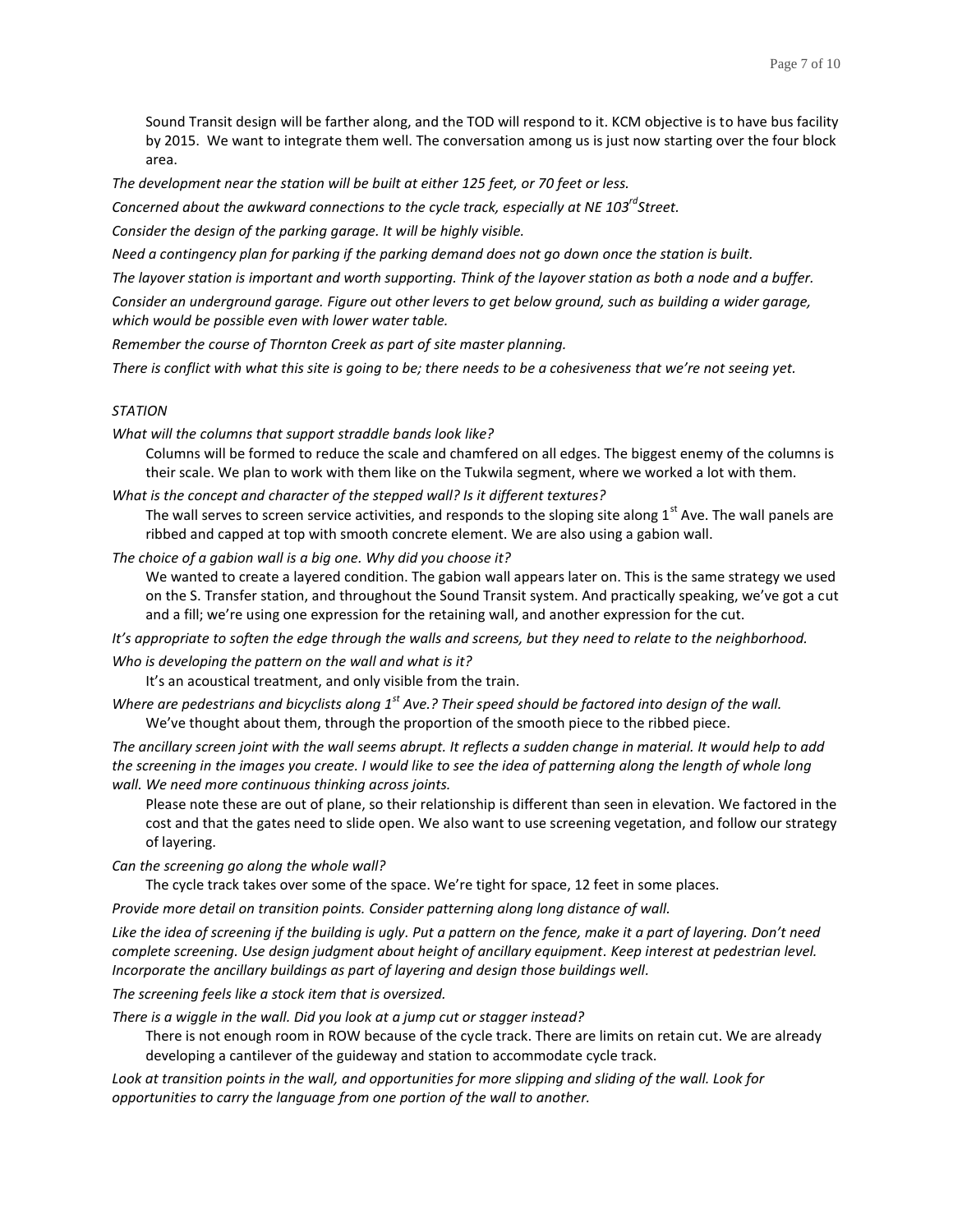*You've broken the long wall into parts, but by doing that they feel so different there's no common vocabulary. Interject a common vocabulary and make the wall read more as one piece.*

*Doppler could be a theme.*

*The story for the wall on the outside us not same story of the doppler wall on the inside. Look for a different story for the outside.*

*Study whether you could extend tunnel a little further north and under 1st Ave, and therefore could open up more room for the cycle track.*

*Take into account the perspectives of all users.*

*Are the power poles not shown?*

We're relocating facilities, west to east.

*This is 60% design, is there anything more to show than what you've shown? For example, we would need to know materials, lighting studies, patterning, etc.* 

*Support the idea of tunnel under 1st Ave.*

*Need to study the human-scaled experience of a cyclist moving along the cycle track against the wall.*

*Produce some eye level perspectives with users and landscaping in space.*

*What is the plan for the 103rd Street crossing? A wider crossing? Raised paving?*

There will not be a lot of pedestrian traffic, probably. The sidewalk is 18 feet wide at the corner; it is a generous corner. We are not sure if buses will be turning here or not. How the bike and pedestrian path is integrated, we don't know as it is not fleshed out yet.

*What part of the glazing will the artist be working? There is a lot of glazing.*

It will be a communal discussion with the designers. The original idea was a 250 foot wall on the platform. But we're going to be looking at the full site, the wall's transitional points.

*Given point at which artists are entering process, I hope you can be flexible.*

*What is the rationale for the new orientation to the mezzanine?*

In part, from your comments at the last meeting, plus we were influenced by decisions about including the garage and the bridge. Designing a lobby at grade was complicated.

*What is the underside of the mezzanine?*

It will be a finished ceiling, with tubes and mezzanine expressed and the lighting hanging down below.

*Do you prefer one bridge or the other?*

We have lots of questions that need to be answered before we can have a preference. Is this a transit only idea, or a neighborhood one? How to get bikes on? Wherever the bridge is, the character of link between landing and station should be simple.

*We'd like to see more details of the north plaza.*

*Better integrate the roof of stair with the roof of station. As shown, they are abruptly different.*

*Provide some covering at top of emergency stair.*

*Reconsider the size of window mullions and rhythm. The artist can help.*

*Make the mezzanine level, forms/supports near the ticketing area curve to relate to roof on top.*

*Expect that the interim use of TOD is more than gravel and weeds. Develop some thought for temporary use.*

*Ask the artist for help with the transition points, screening issues, and colors. It allows their scope and pallet to be bigger.* 

*Excited to see the bike facilities. How about a bike repair station?*

*Was Thornton Creek here?*

No, but it was a swampy area.

*What is the plant palette? Bring back idea of the bog within wet pallets.*

We are contemplating using trees, vines and ferns, shrubs, groundcover, grasses, and bamboo. We are not going for the bog, rather we are developing a bracketed structured system in part that you can walk across.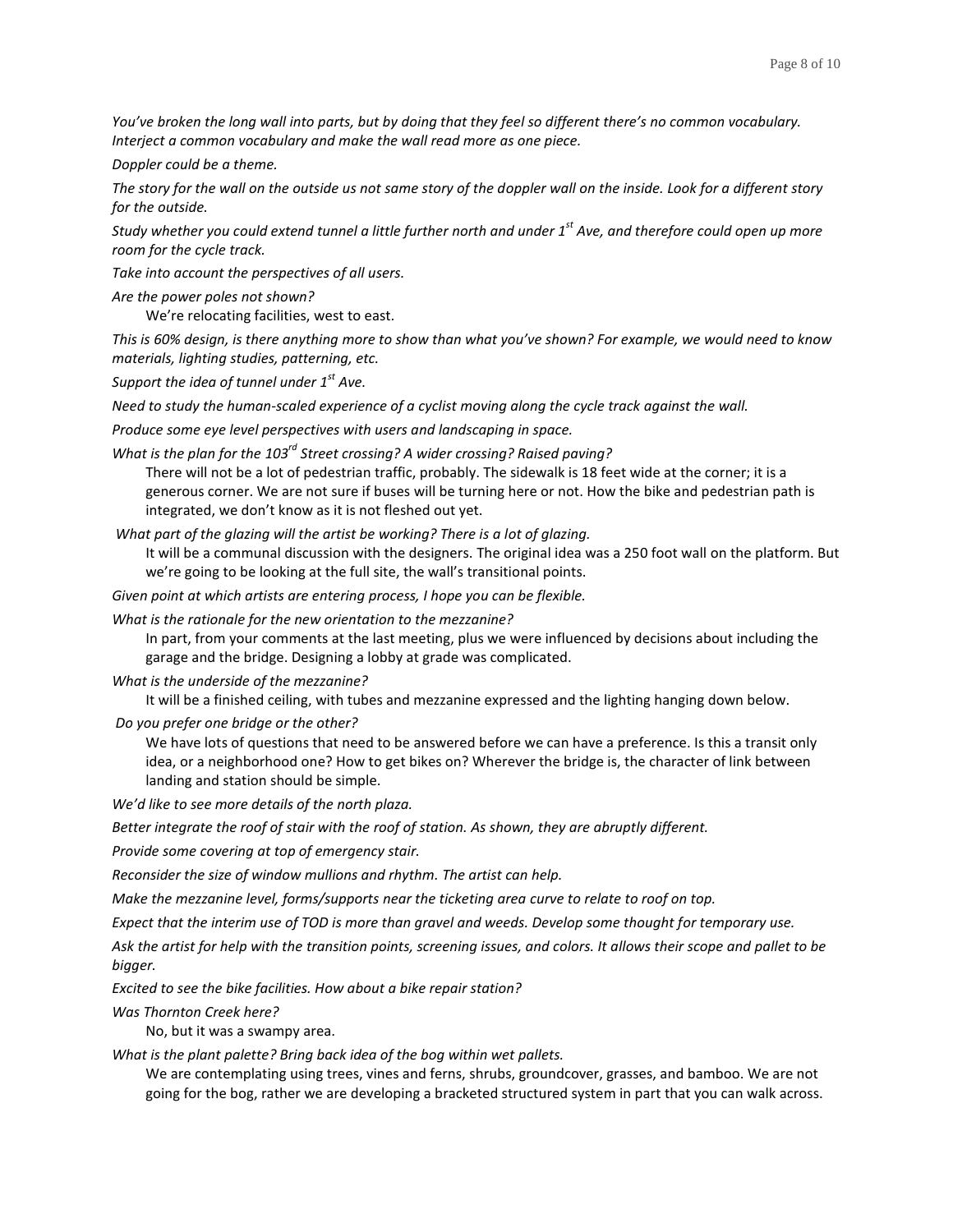*What's driving the location of the escalator at the North Entry? Can whole escalator north move north?* The tail tracks and space limitations dictate the location of the escalator.

*When did you decide on developing a parking garage? Fundamental design decisions could have had more time to gestate.*

We looked at it this spring. In June, the Sound Transit Board issued an action for this site.

*How realistic is it that the large tree near the garage is going to remain?*

We're designing the garage to avoid impacting the tree. We can work around it.

- *What is the ownership of the plaza area between garage and station? What happens if garage doesn't go forward?* It is to be determined. We will rethink the pedestrian pathways if that's the case. We haven't determined the limits of the property. We will know about the garage by the end of this year, and will look at the King County west parcel site if that's a no go.
- *What is the height clearance of the angled escalator? Make sure you can see the signal head.* The height clearance is 20 feet. You can see the signal.

*Describe a little more about the relationship between the rain garden and walkways.*  They are level. Water will flow through the walkways. We are working on how the cells are going to be connected.

*Be aware if the detention facility is above a vault.* Yes.

*A desire line exists from the station diagonally across 103rd to the mall. But the garbage is there. Is there another location for that? That might be better for ground level retail.*

*The courtyard between the two angular entrances to the station could be a beautiful space. Encourage you to develop a design direction, define what it is, and explore how the enclosing walls are treated. The escalator entrances need to be more soaring and inspirational.*

*Between 30% design and 60% design, there has been a lot of change. What does 60% means? What does 90% mean? Where and what is changeable, like the escalators?*

At 60% we've defined the major structure, program requirements. What we haven't presented are the technical documents. Some areas we're not as far along, like the wall on the portal, it's just not coming together as quickly. The escalators are not changeable at this point.

*The roof should reach out and grab all of the ways to get on the landing.*

*The roof feels static and not expressive; it feels like a terminus. Include some variation in the rib and tensile structure. Could it shift and slide what it cantilevers? Is there flexibility?*

Yes.

*Who designs the ground plane connection to King County TOD?*

It depends on King County. We want to minimize the impact on the King County TOD opportunity.

*Where are the public spaces in the TOD?*

We understand there will be a larger civic plaza space in the King County TOD. It could take a number of different forms.

#### (overall)

*Pay more attention to interim use of the TOD gravel lot. Make it more than fence and gravel. We want to see the garage and north pedestrian area prior to 90% design.*

## (ground plane)

*The project feels like a cacophony of different pieces. It is not a composition. Would love to see the ground plane simmer down, and provide a more uniform base. It is disparate in the same way the station feels disparate.*

*The sculptural elements of the ground plane are wonderful, and the multiple paths are great, but then it hits doglegs of escalators. There is a desire line across 103rd from the escalator to the garage.*